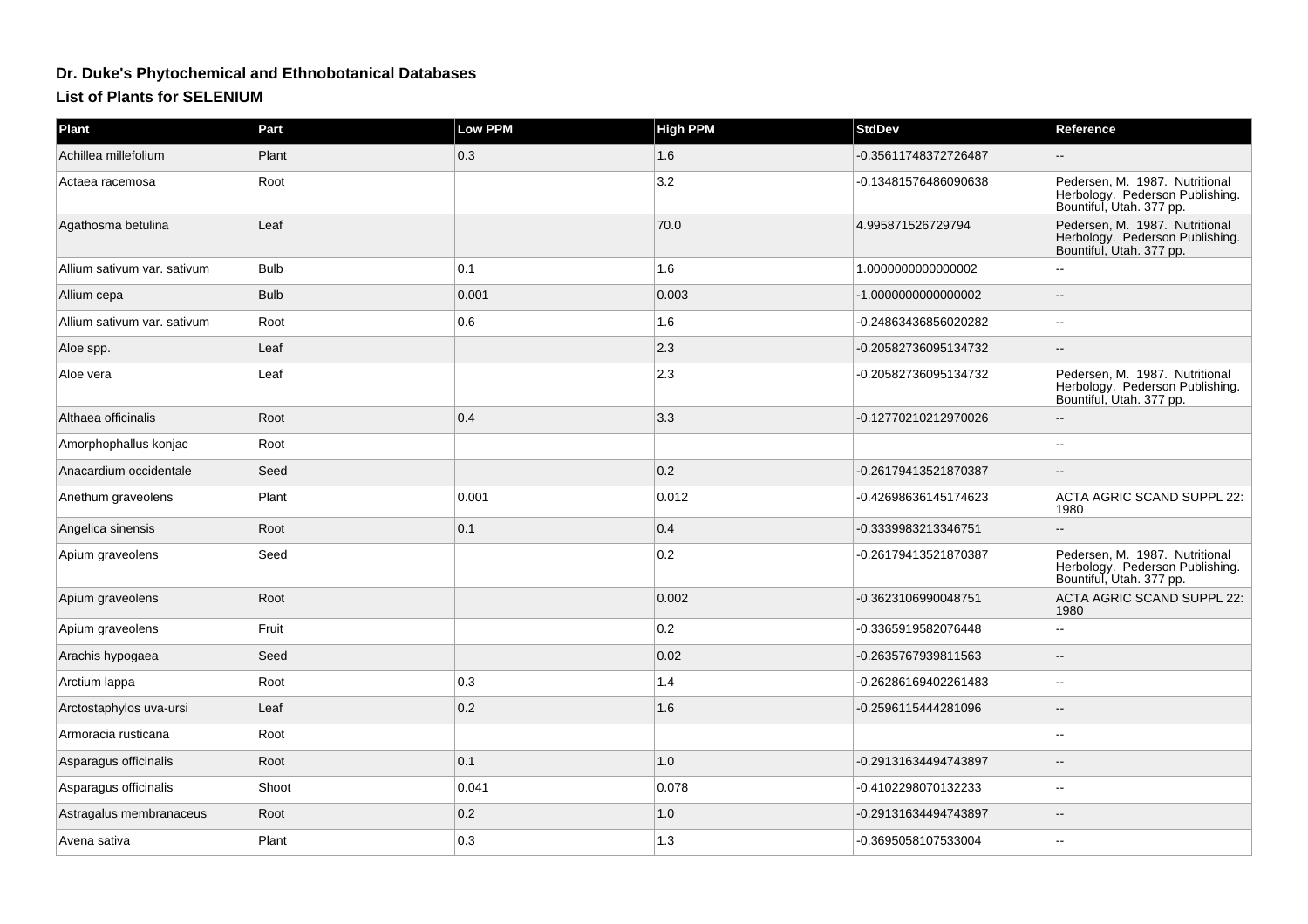| Plant                              | Part        | Low PPM | <b>High PPM</b> | <b>StdDev</b>        | Reference                                                                                     |
|------------------------------------|-------------|---------|-----------------|----------------------|-----------------------------------------------------------------------------------------------|
| Avena sativa                       | <b>Bran</b> |         |                 |                      |                                                                                               |
| Barosma betulina                   | Leaf        |         |                 |                      |                                                                                               |
| Berberis vulgaris                  | <b>Bark</b> |         | 3.4             | -0.14068469031161568 | $-$                                                                                           |
| Berberis vulgaris                  | Root        |         | 3.4             | -0.12058843939849437 | Pedersen, M. 1987. Nutritional<br>Herbology. Pederson Publishing.<br>Bountiful, Utah. 377 pp. |
| Bertholletia excelsa               | Seed        | 3.0     | 497.0           | 4.658344049149813    |                                                                                               |
| Beta vulgaris                      | Root        |         | 0.002           | -0.3623106990048751  | ACTA AGRIC SCAND SUPPL 22:<br>1980                                                            |
| Brassica oleracea var. botrytis I. | Flower      |         |                 |                      |                                                                                               |
| Brassica pekinensis                | Leaf        | 0.001   | 0.002           | -0.3823931518507752  |                                                                                               |
| Brassica oleracea var. gemmifera   | Leaf        |         | 0.024           | -0.3807027917986485  |                                                                                               |
| Brassica napus var. napobrassica   | Stem        |         | 0.017           | -0.428602555754419   |                                                                                               |
| Brassica oleracea var. italica     | <b>Stem</b> |         | 0.015           | -0.42886426089167784 |                                                                                               |
| Brassica oleracea var. capitata I. | Leaf        | 0.003   | 0.25            | -0.36333818399043666 |                                                                                               |
| Brassica oleracea var. botrytis I. | <b>Stem</b> |         | 0.015           | -0.42886426089167784 |                                                                                               |
| Brassica napus var. napobrassica   | Root        |         | 0.002           | -0.3623106990048751  | ACTA AGRIC SCAND SUPPL 22:<br>1980                                                            |
| Brassica oleracea var. italica     | Leaf        | 0.002   | 0.024           | -0.3807027917986485  |                                                                                               |
| Brassica rapa                      | Root        |         |                 |                      | $\sim$                                                                                        |
| Brassica oleracea var. gemmifera   | Stem        |         | 0.012           | -0.429256818597566   |                                                                                               |
| Brassica oleracea var. botrytis I. | Leaf        |         | 0.024           | -0.3807027917986485  |                                                                                               |
| Brassica napus var. napobrassica   | Leaf        |         | 0.031           | -0.3801649499638808  | $\overline{a}$                                                                                |
| Bupleurum chinense                 | Root        |         |                 |                      | --                                                                                            |
| Capsicum annuum                    | Fruit       | 0.001   | 0.002           | -0.38569128420884563 |                                                                                               |
| Carica papaya                      | Fruit       | 0.1     | 1.0             | -0.13821084305127834 | $\overline{a}$                                                                                |
| Carthamus tinctorius               | Flower      | 0.3     | 2.0             | -0.4856005150965234  |                                                                                               |
| Carya ovata                        | Seed        |         | 0.02            | -0.2635767939811563  |                                                                                               |
| Carya illinoensis                  | Seed        |         | 0.02            | -0.2635767939811563  | $\overline{a}$                                                                                |
| Caulophyllum thalictroides         | Root        | 0.4     | 3.5             | -0.11347477666728824 |                                                                                               |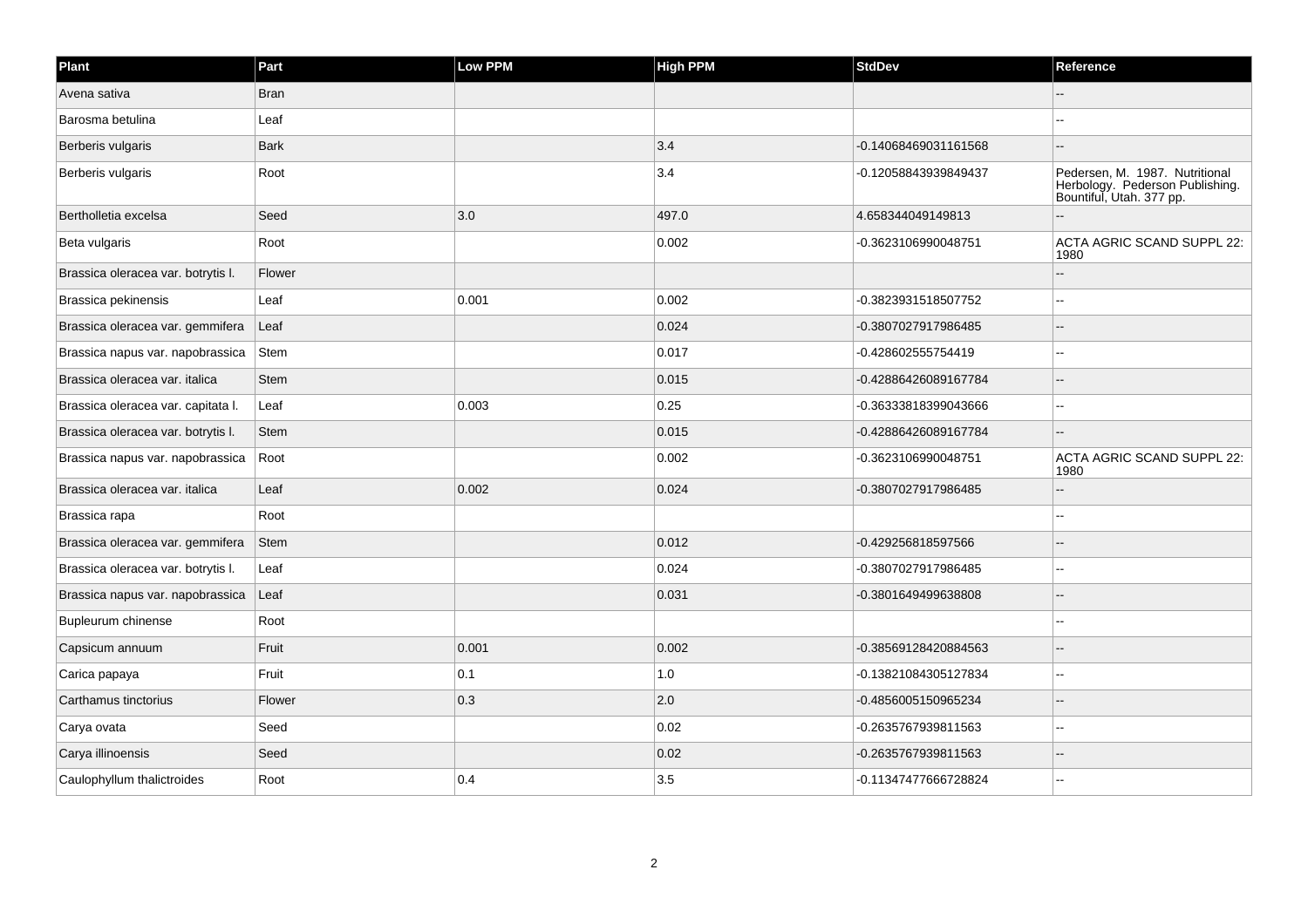| Plant                    | Part   | <b>Low PPM</b> | <b>High PPM</b> | <b>StdDev</b>        | Reference                                                                                     |
|--------------------------|--------|----------------|-----------------|----------------------|-----------------------------------------------------------------------------------------------|
| Centella asiatica        | Leaf   | 0.1            | 1.2             | -0.29034536355768803 |                                                                                               |
| Chamaemelum nobile       | Flower |                |                 |                      |                                                                                               |
| Chondrus crispus         | Plant  |                | 18.0            | 0.3757777270293432   | Pedersen, M. 1987. Nutritional<br>Herbology. Pederson Publishing.<br>Bountiful, Utah. 377 pp. |
| Chrysanthemum parthenium | Leaf   | 0.3            | 1.7             | -0.251928089645715   |                                                                                               |
| Chrysanthemum parthenium | Plant  |                |                 |                      |                                                                                               |
| Cichorium endivia        | Leaf   | 0.008          | 0.024           | -0.3807027917986485  |                                                                                               |
| Cimicifuga racemosa      | Root   | 0.7            | 3.2             | -0.13481576486090638 |                                                                                               |
| Citrus paradisi          | Fruit  | 0.0            | 0.027           | -0.3794918743602091  | $\sim$                                                                                        |
| Citrus sinensis          | Fruit  | 0.0            | 0.002           | -0.38569128420884563 |                                                                                               |
| Citrus reticulata        | Fruit  |                | 0.0             | -0.38618723699673646 | ACTA AGRIC SCAND SUPPL 22:<br>1980                                                            |
| Cnicus benedictus        | Plant  | 0.5            | 3.4             | -0.2757875215710519  |                                                                                               |
| Cocos nucifera           | Seed   |                | 0.02            | -0.2635767939811563  | Furr, A.K., et al. 1979                                                                       |
| Corylus avellana         | Seed   | 0.01           | 0.08            | -0.2629825743936721  |                                                                                               |
| Crataegus rhipidophylla  | Fruit  |                | 20.0            | 4.573340641912426    | Pedersen, M. 1987. Nutritional<br>Herbology. Pederson Publishing.<br>Bountiful, Utah. 377 pp. |
| Crataegus laevigata      | Fruit  | 0.6            | 2.0             | 0.10976555089417979  |                                                                                               |
| Cucumis sativus          | Fruit  | 0.001          | 2.8             | 0.30814666605054625  |                                                                                               |
| Cucumis melo             | Fruit  | 0.003          | 0.004           | -0.38519533142095475 |                                                                                               |
| Cucurbita pepo           | Seed   | 0.08           | 0.4             | -0.2598134032604234  |                                                                                               |
| Curcuma longa            | Plant  | 0.5            | 1.6             | -0.35611748372726487 |                                                                                               |
| Cymbopogon citratus      | Plant  |                | 62.0            | 2.339399024181219    | Pedersen, M. 1987. Nutritional<br>Herbology. Pederson Publishing.<br>Bountiful, Utah. 377 pp. |
| Cypripedium pubescens    | Root   |                | 49.0            | 3.123241766031455    | Pedersen, M. 1987. Nutritional<br>Herbology. Pederson Publishing.<br>Bountiful, Utah. 377 pp. |
| Daucus carota            | Root   | 0.001          | 0.02            | -0.3610302397132581  |                                                                                               |
| Dioscorea sp.            | Root   |                |                 |                      |                                                                                               |
| Dioscorea villosa        | Root   | 0.2            | 0.8             | -0.305543670409851   |                                                                                               |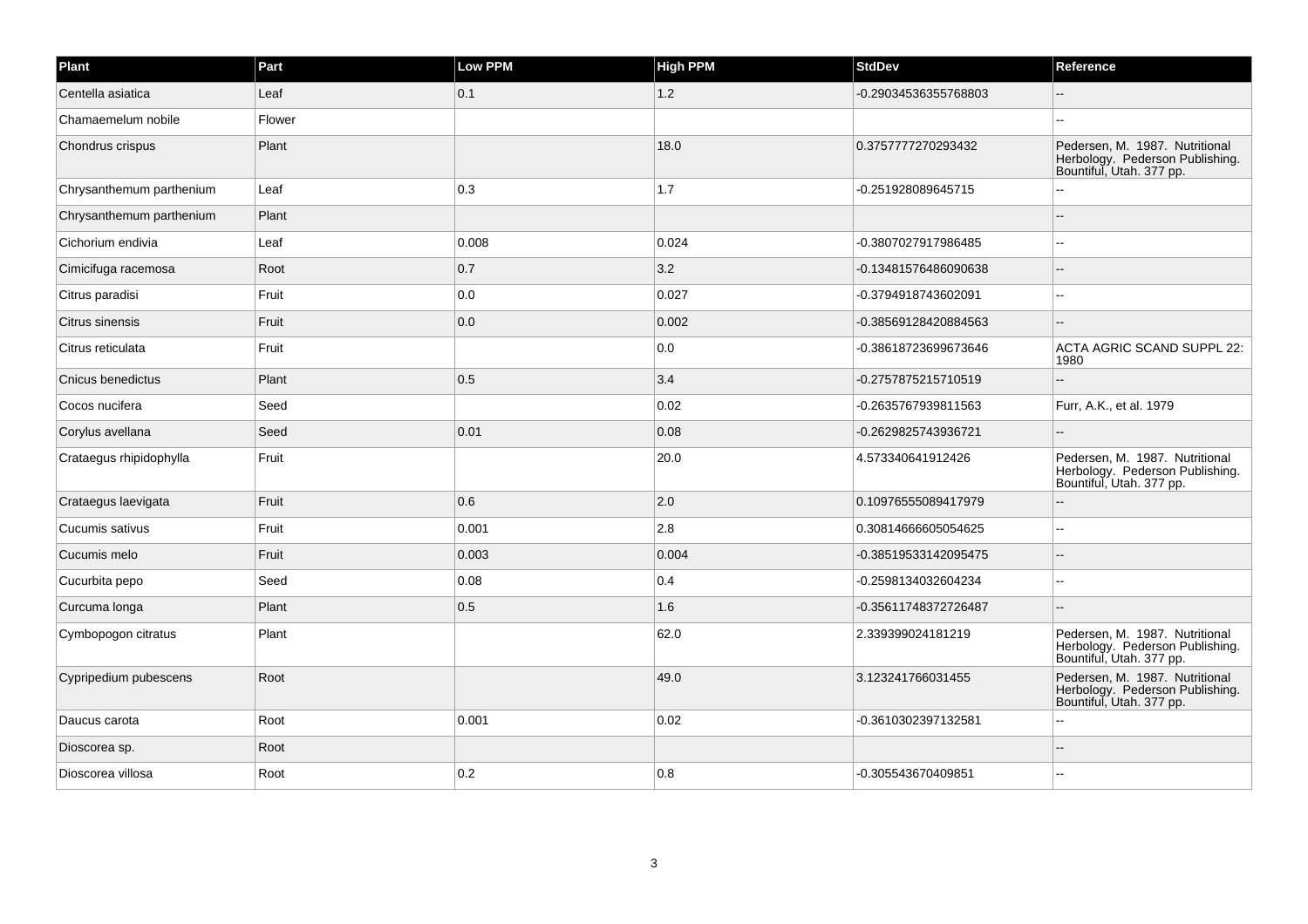| Plant                      | Part        | Low PPM | <b>High PPM</b> | <b>StdDev</b>        | Reference                                                                                                       |
|----------------------------|-------------|---------|-----------------|----------------------|-----------------------------------------------------------------------------------------------------------------|
| Echinacea spp              | Root        |         | 0.5             | -0.3268846586034691  | Pedersen, M. 1987. Nutritional<br>Herbology. Pederson Publishing.<br>Bountiful, Utah. 377 pp.                   |
| Echinacea purpurea         | Root        | 0.5     | 2.1             | -0.21306605490417255 |                                                                                                                 |
| Eleutherococcus senticosus | Root        | 0.2     | $1.0$           | -0.29131634494743897 |                                                                                                                 |
| Elytrigia repens           | Plant       |         | 102.0           | 4.124509294319289    | Pedersen, M. 1987. Nutritional<br>Herbology. Pederson Publishing.<br>Bountiful, Utah. 377 pp.                   |
| Ephedra sinica             | Plant       | 0.3     | 1.2             | -0.37396858642864567 |                                                                                                                 |
| Equisetum arvense          | Plant       | 0.3     | 1.3             | -0.3695058107533004  |                                                                                                                 |
| Eriodictyon californicum   | Leaf        | 2.6     | 12.0            | 0.5394677529409286   |                                                                                                                 |
| Eupatorium perfoliatum     | Plant       | 0.1     | $1.0\,$         | -0.38289413777933595 |                                                                                                                 |
| Euphrasia officinalis      | Plant       | 0.1     | 0.5             | -0.40520801615606183 |                                                                                                                 |
| Fagopyrum esculentum       | Seed        |         | 0.2             | -0.26179413521870387 | Laferriere, J.E., 1988, Nutricomp<br>Program, Nutricomp Database;<br>reviewed in J. Ethnobiology<br>9(1):27-29. |
| Foeniculum vulgare         | Fruit       |         |                 |                      |                                                                                                                 |
| Foeniculum vulgare         | Seed        | 17.3    | 160.0           | 1.3208106994473363   |                                                                                                                 |
| Fragaria spp               | Fruit       |         | 0.002           | -0.38569128420884563 | <b>ACTA AGRIC SCAND SUPPL 22:</b><br>1980                                                                       |
| Frangula purshiana         | Bark        | 0.3     | 1.1             | -0.4642594780283318  | ÷.                                                                                                              |
| Fucus vesiculosus          | Plant       | 0.2     | 1.7             | -0.3516547080519198  |                                                                                                                 |
| Gentiana lutea             | Root        | 0.4     | 1.8             | -0.2344070430977907  |                                                                                                                 |
| Ginkgo biloba              | Leaf        | 0.5     | 2.0             | -0.22887772529853118 |                                                                                                                 |
| Glycine max                | Seed        | 0.04    | 2.6             | -0.23802535171933914 |                                                                                                                 |
| Glycyrrhiza glabra         | Root        |         | 0.1             | -0.3553393095282933  |                                                                                                                 |
| Gymnema sylvestre          | Leaf        | 0.4     | $ 2.3\rangle$   | -0.20582736095134732 |                                                                                                                 |
| Harpagophytum procumbens   | Root        | 0.3     | 1.5             | -0.25574803129140883 |                                                                                                                 |
| Hibiscus sabdariffa        | Flower      | 1.6     | 14.3            | 1.7265796092320822   |                                                                                                                 |
| Hordeum vulgare            | <b>Stem</b> |         | 24.0            | 2.7096345976838996   |                                                                                                                 |
| Humulus lupulus            | Fruit       |         | 1.7             | 0.03537263271054239  | Pedersen, M. 1987. Nutritional<br>Herbology. Pederson Publishing.<br>Bountiful, Utah. 377 pp.                   |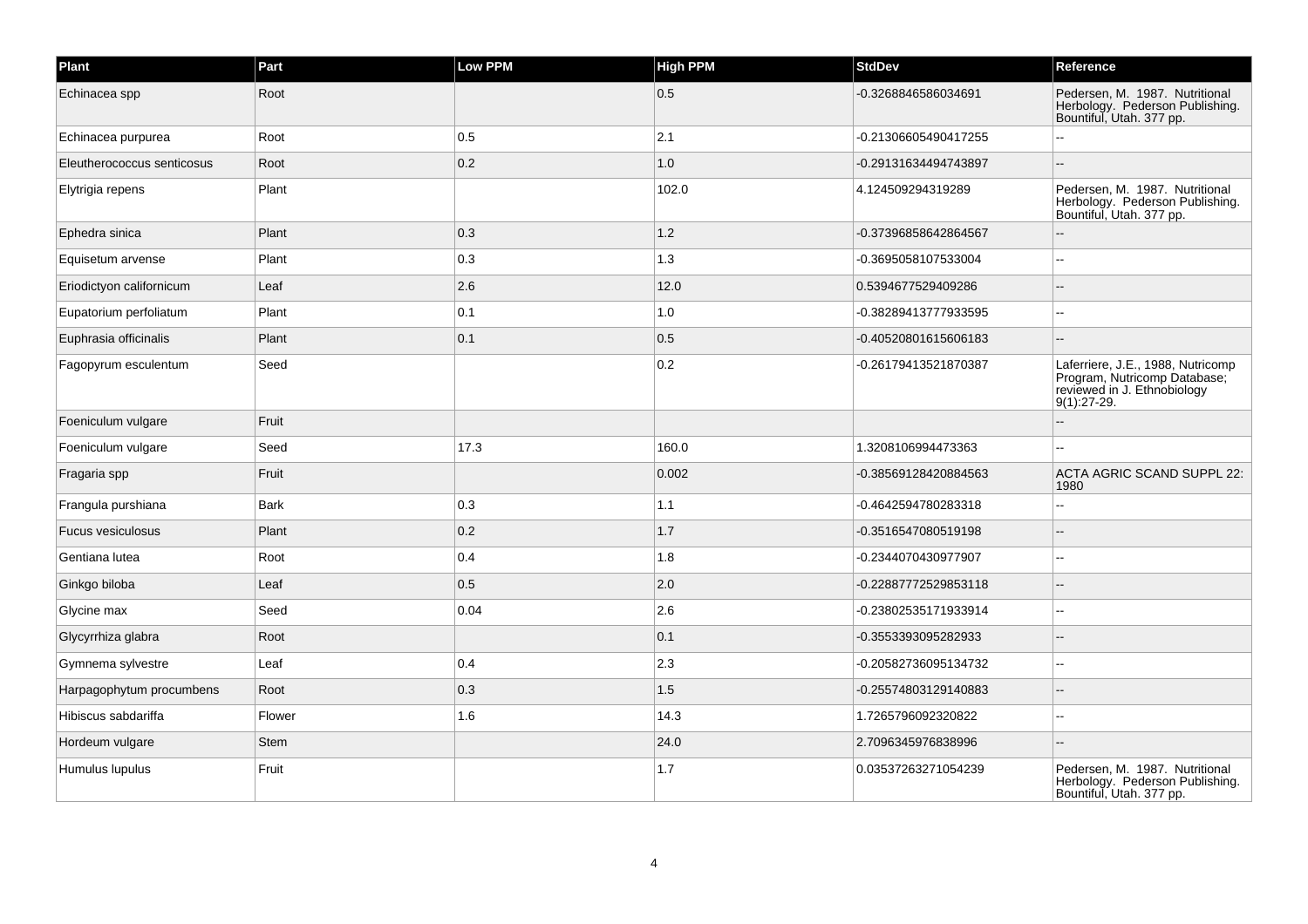| Plant                    | Part        | Low PPM | <b>High PPM</b> | <b>StdDev</b>        | Reference                                                                                     |
|--------------------------|-------------|---------|-----------------|----------------------|-----------------------------------------------------------------------------------------------|
| Humulus lupulus          | Flower      | 0.3     | 1.7             | -0.5395561278850259  |                                                                                               |
| Hydrangea arborescens    | Root        | 0.6     | 1.6             | -0.24863436856020282 | $\sim$ $\sim$                                                                                 |
| Hydrastis canadensis     | Root        | 0.3     | 1.0             | -0.29131634494743897 | $-$                                                                                           |
| Inula helenium           | Root        |         |                 |                      |                                                                                               |
| Juglans nigra            | Pericarp    | 0.4     | 3.0             |                      |                                                                                               |
| Juglans cinerea          | Seed        |         | 0.1             | -0.26278450119784413 |                                                                                               |
| Juglans nigra            | Seed        |         | 0.02            | -0.2635767939811563  | Furr, A.K., et al. 1979                                                                       |
| Juglans nigra            | Fruit       |         |                 |                      |                                                                                               |
| Juniperus communis       | Fruit       | 0.1     | 0.2             | -0.3365919582076448  |                                                                                               |
| Juniperus virginiana     | Shoot       | 0.01    | 0.04            | -0.9669702593883122  |                                                                                               |
| Lactuca sativa           | Leaf        | 0.0     | 0.058           | -0.3780904171726343  |                                                                                               |
| Larrea tridentata        | Plant       | 0.6     | 1.9             | -0.3427291567012295  |                                                                                               |
| Liquidambar styraciflua  | Plant       | 0.01    | 0.4             | -0.40967079183140703 |                                                                                               |
| Lobelia inflata          | Leaf        | 0.1     | 0.5             | -0.34412954703445015 |                                                                                               |
| Lycopersicon esculentum  | Fruit       | 0.001   | 0.034           | -0.37775603960259097 | $-$                                                                                           |
| Malus domestica          | Fruit       |         | 0.0             | -0.38618723699673646 | $\overline{a}$                                                                                |
| Medicago sativa          | Leaf        |         | 0.026           | -0.38054912270300056 |                                                                                               |
| Medicago sativa          | Stem        |         | 0.015           | -0.42886426089167784 |                                                                                               |
| Medicago sativa          | Plant       |         | 0.0             | -0.42752189453278766 | $\overline{a}$                                                                                |
| Mentha pulegium          | Plant       |         | 25.0            | 0.6881720243035053   | Pedersen, M. 1987. Nutritional<br>Herbology. Pederson Publishing.<br>Bountiful, Utah. 377 pp. |
| Mentha x piperita        | Leaf        | 0.2     | 1.1             | -0.2980288183400826  |                                                                                               |
| Musa x paradisiaca       | Fruit       | 0.001   | 0.04            | -0.37626818123891814 | ACTA AGRIC SCAND SUPPL 22:<br>1980                                                            |
| Myrica cerifera          | <b>Bark</b> | 1.0     | 3.4             | -0.14068469031161568 |                                                                                               |
| Nepeta cataria           | Plant       | 2.0     | 12.3            | 0.12139951353466857  | --                                                                                            |
| Panax ginseng            | Root        | 0.5     | 2.5             | -0.18461140397934853 | $\overline{\phantom{a}}$                                                                      |
| Parthenium integrifolium | Root        | 0.4     | 2.5             | -0.18461140397934853 | $-$                                                                                           |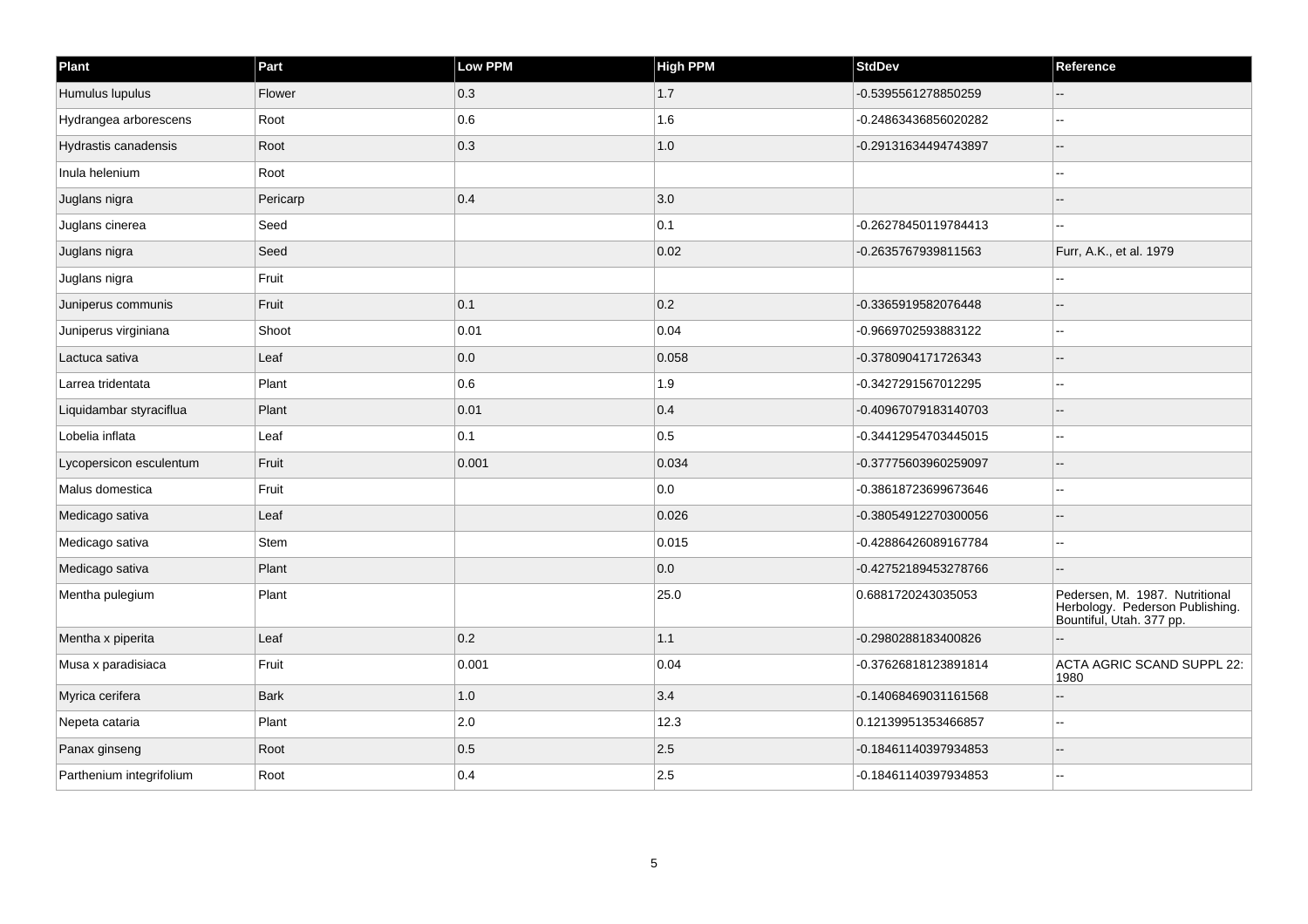| Plant                 | Part        | Low PPM | <b>High PPM</b> | <b>StdDev</b>        | Reference                                                                                     |
|-----------------------|-------------|---------|-----------------|----------------------|-----------------------------------------------------------------------------------------------|
| Passiflora incarnata  | Flower      |         |                 |                      |                                                                                               |
| Petroselinum crispum  | Plant       | 0.001   | 0.021           | -0.4265847116409652  |                                                                                               |
| Phaseolus vulgaris    | Fruit       | 0.001   | 0.008           | -0.3842034258451728  |                                                                                               |
| Phaseolus vulgaris    | Seed        | 0.0     | 0.01            | -0.26367583057907024 | $\sim$                                                                                        |
| Phyllanthus emblica   | Fruit       | 2.4     | 12.0            | 2.5895294903487613   | --                                                                                            |
| Pimenta dioica        | Plant       |         | 0.04            | -0.42573678426264966 |                                                                                               |
| Pinus echinata        | Shoot       | 0.02    | 0.2             | 1.3772000664015358   |                                                                                               |
| Pistacia vera         | Seed        |         | 0.1             | -0.26278450119784413 | --                                                                                            |
| Pisum sativum         | Seed        | 0.001   | 0.002           | -0.26375505985740155 |                                                                                               |
| Plantago psyllium     | Seed        | 0.3     | 1.4             | -0.24990974346902142 | --                                                                                            |
| Plantago major        | Seed        | 0.3     | 1.0             | -0.2538712073855823  |                                                                                               |
| Polygonum multiflorum | Root        |         | 74.0            | 4.901657448832962    | Pedersen, M. 1987. Nutritional<br>Herbology. Pederson Publishing.<br>Bountiful, Utah. 377 pp. |
| Prunus persica        | <b>Bark</b> |         |                 |                      |                                                                                               |
| Prunus dulcis         | Seed        | 0.005   | 0.06            | -0.26318064758950016 |                                                                                               |
| Prunus persica        | Fruit       | 0.0     | 0.003           | -0.3854433078149001  |                                                                                               |
| Prunus domestica      | Fruit       | 0.0     | 0.013           | -0.38296354387544557 |                                                                                               |
| Pyrus communis        | Fruit       | 0.0     | 0.001           | -0.38593926060279093 |                                                                                               |
| Quercus rubra         | Seed        |         | 0.02            | -0.2635767939811563  |                                                                                               |
| Quercus alba          | <b>Bark</b> | 0.3     | 1.5             | -0.4079856019036855  |                                                                                               |
| Quercus phellos       | Stem        | 0.01    | $\vert$ 0.3     | -0.39157127883230575 | --                                                                                            |
| Quercus stellata      | <b>Stem</b> | 0.0     | 0.04            | -0.4255929466759434  | --                                                                                            |
| Quercus alba          | Stem        | 0.0     | 0.04            | -0.4255929466759434  |                                                                                               |
| Raphanus sativus      | Root        |         |                 |                      |                                                                                               |
| Rheum rhabarbarum     | Pt          |         |                 |                      | --                                                                                            |
| Rhodymenia palmata    | Plant       |         |                 |                      |                                                                                               |
| Rhus glabra           | Stem        | 0.0     | 0.25            | -0.3981139072637745  |                                                                                               |
| Ribes uva-crispa      | Fruit       |         |                 |                      |                                                                                               |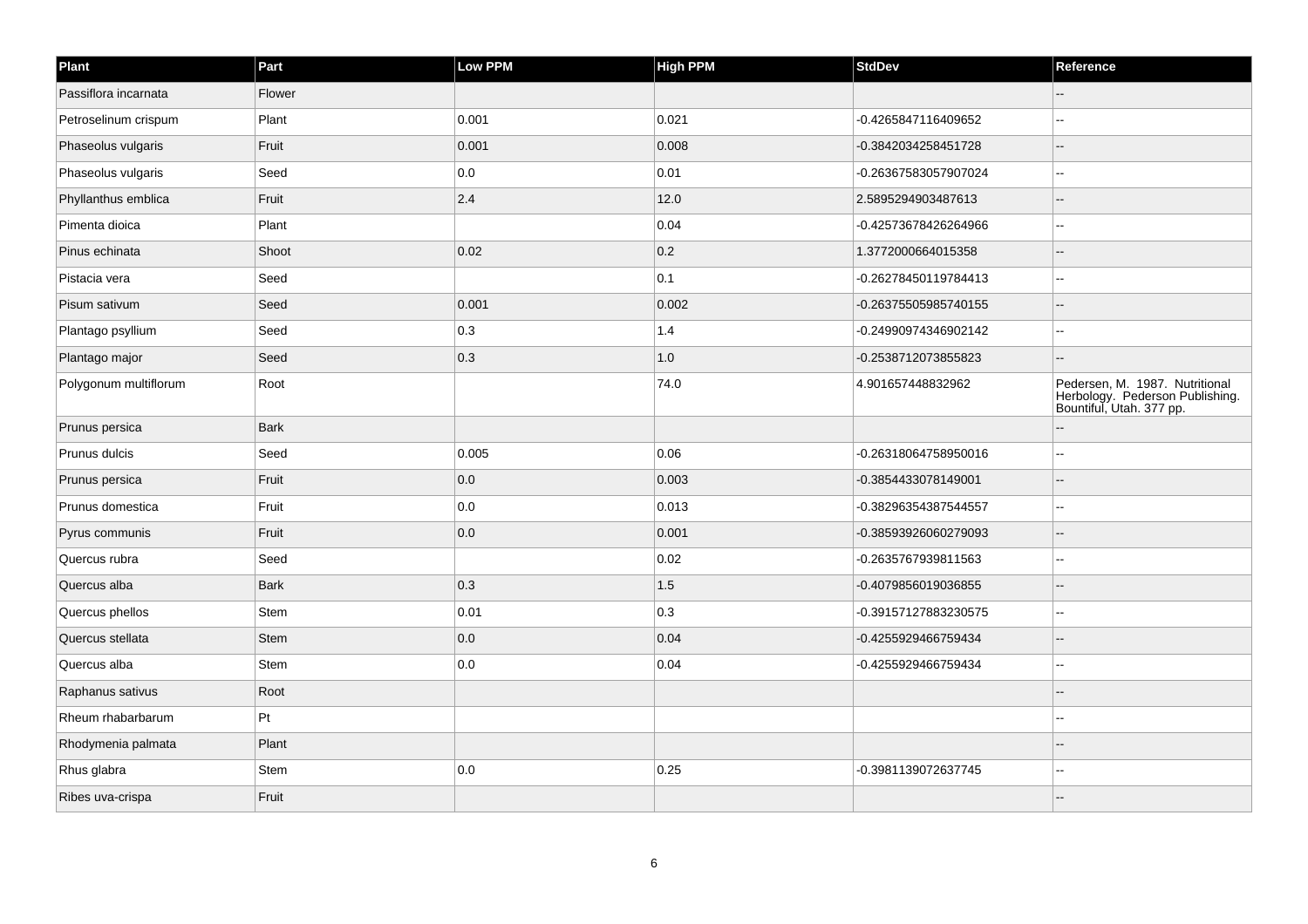| Plant                   | Part        | Low PPM | <b>High PPM</b> | StdDev               | Reference                                                                                     |
|-------------------------|-------------|---------|-----------------|----------------------|-----------------------------------------------------------------------------------------------|
| Ribes rubrum            | Fruit       |         |                 |                      |                                                                                               |
| Ribes nigrum            | Fruit       |         | 0.002           | -0.38569128420884563 |                                                                                               |
| Rosa canina             | Fruit       | 0.4     | 2.1             | 0.13456319028872551  | --                                                                                            |
| Rubus idaeus            | Leaf        | 0.4     | 2.5             | -0.19046045138655818 |                                                                                               |
| Rubus chamaemorus       | Fruit       |         |                 |                      |                                                                                               |
| Rumex crispus           | Root        | 0.6     | 2.5             | -0.18461140397934853 |                                                                                               |
| Ruscus aculeatus        | Root        | 0.4     | 1.4             | -0.26286169402261483 | $\overline{a}$                                                                                |
| Salix alba              | <b>Bark</b> | 0.2     | 1.1             | -0.4642594780283318  |                                                                                               |
| Salvia officinalis      | Leaf        |         |                 |                      |                                                                                               |
| Schisandra chinensis    | Fruit       | 0.1     | 0.7             | -0.21260376123491576 |                                                                                               |
| Scutellaria lateriflora | Plant       | 0.1     | 0.8             | -0.3918196891300263  |                                                                                               |
| Senna alexandrina       | Leaf        | 0.3     | 1.6             | -0.2596115444281096  |                                                                                               |
| Senna obtusifolia       | Seed        |         |                 |                      |                                                                                               |
| Serenoa repens          | Fruit       | 0.3     | 2.6             | 0.2585513872614546   | Pedersen, M. 1987. Nutritional<br>Herbology. Pederson Publishing.<br>Bountiful, Utah. 377 pp. |
| Silybum marianum        | Leaf        | 2.0     | 7.1             | 0.16297846860359344  |                                                                                               |
| Silybum marianum        | Plant       |         | 7.1             | -0.11066482158328053 | Pedersen, M. 1987. Nutritional<br>Herbology. Pederson Publishing.<br>Bountiful, Utah. 377 pp. |
| Smilax spp              | Root        | 0.7     | 3.1             | -0.14192942759211227 |                                                                                               |
| Smilax officinalis      | Root        | 0.7     | 3.1             | -0.14192942759211227 |                                                                                               |
| Solanum tuberosum       | Tuber       |         | 0.01            |                      |                                                                                               |
| Solanum melongena       | Fruit       | 0.001   | 0.002           | -0.38569128420884563 |                                                                                               |
| Sorbus aucubaria        | Fruit       | 0.001   | 0.011           | -0.3834594966633364  |                                                                                               |
| Spinacia oleracea       | Leaf        |         | 0.057           | -0.3781672517204582  | ACTA AGRIC SCAND SUPPL 22:<br>1980                                                            |
| Spirulina spp.          | Plant       |         | 1.0             | -0.38289413777933595 |                                                                                               |
| Stachys officinalis     | Plant       | 0.5     | 2.8             | -0.3025641756231228  |                                                                                               |
| Stellaria media         | Plant       |         | 0.4             | -0.40967079183140703 |                                                                                               |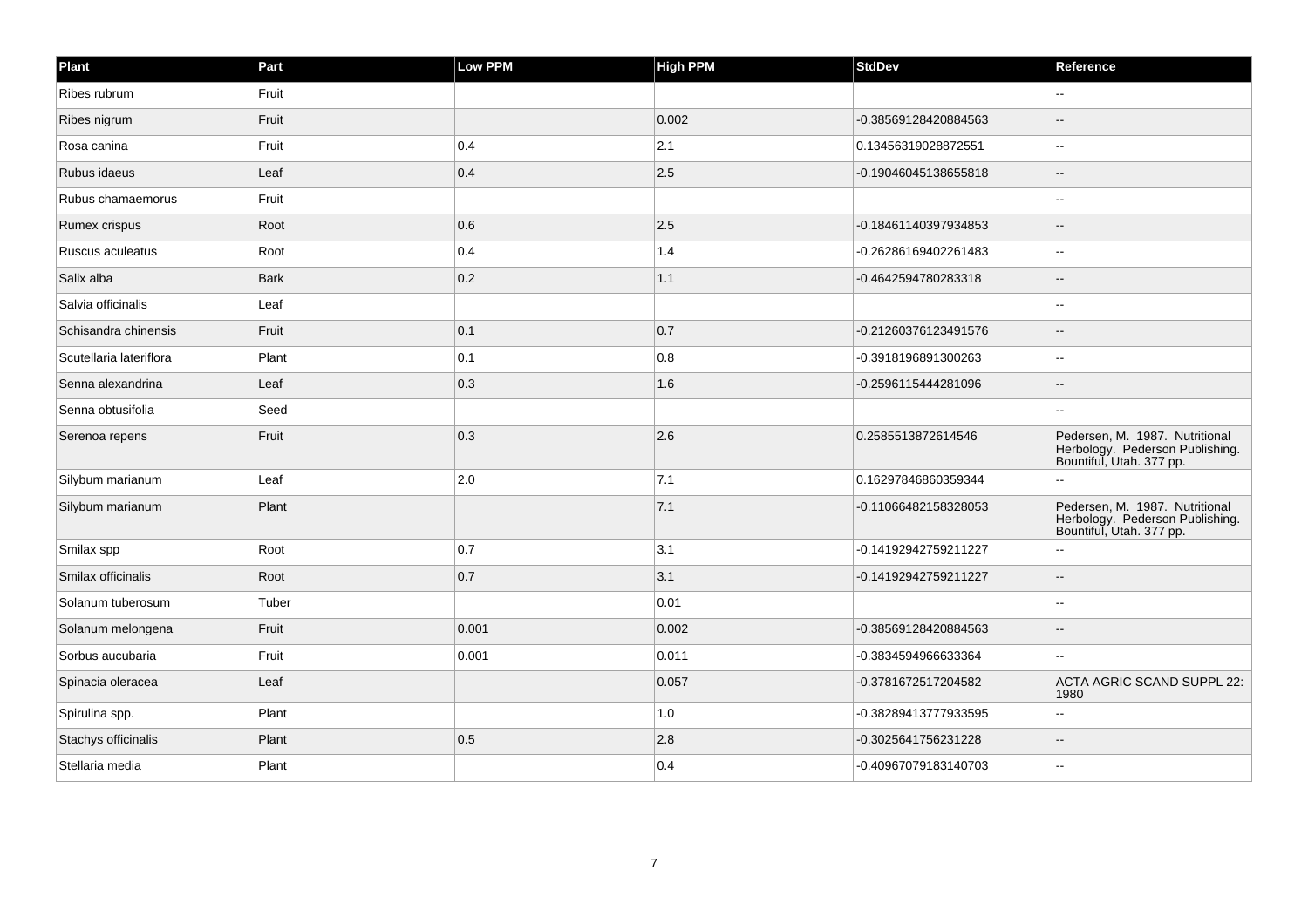| Plant                      | Part        | Low PPM | <b>High PPM</b> | <b>StdDev</b>        | Reference                                                                                     |
|----------------------------|-------------|---------|-----------------|----------------------|-----------------------------------------------------------------------------------------------|
| Stevia rebaudiana          | Leaf        |         | 25.0            | 1.5383168746522264   | Pedersen, M. 1987. Nutritional<br>Herbology. Pederson Publishing.<br>Bountiful, Utah. 377 pp. |
| Symphoricarpos orbiculatus | Stem        | 0.02    | 0.08            | -0.4203588439307684  |                                                                                               |
| Symphytum officinale       | Leaf        | 0.1     | 1.2             | -0.29034536355768803 |                                                                                               |
| Symphytum officinale       | Root        |         | 5.7             | 0.043025803419244356 | Pedersen, M. 1987. Nutritional<br>Herbology. Pederson Publishing.<br>Bountiful, Utah. 377 pp. |
| Tabebuia heptaphylla       | <b>Bark</b> |         | 0.2             | -0.5908756993087858  |                                                                                               |
| Tanacetum parthenium       | Plant       |         | 1.7             | -0.3516547080519198  | Pedersen, M. 1987. Nutritional<br>Herbology. Pederson Publishing.<br>Bountiful, Utah. 377 pp. |
| Taraxacum officinale       | Root        | 0.1     | 0.9             | -0.29843000767864497 |                                                                                               |
| Thymus vulgaris            | Leaf        |         | 16.0            | 0.8468059442367126   | Pedersen, M. 1987. Nutritional<br>Herbology. Pederson Publishing.<br>Bountiful, Utah. 377 pp. |
| Trifolium pratense         | Flower      | 0.1     | 0.8             | -0.7014229662505338  |                                                                                               |
| Trifolium pratense         | Stem        |         | 0.018           | -0.4284717031857897  |                                                                                               |
| Trifolium pratense         | Leaf        |         | 0.024           | -0.3807027917986485  |                                                                                               |
| Trigonella foenum-graecum  | Seed        | 0.2     | 1.6             | -0.24792901151074112 | ц,                                                                                            |
| Turnera diffusa            | Leaf        | 0.2     | 0.7             | -0.328762637469661   |                                                                                               |
| Ulmus rubra                | <b>Bark</b> | 0.3     | 1.5             | -0.4079856019036855  |                                                                                               |
| Urtica dioica              | Leaf        | 0.4     | 2.2             | -0.21351081573374203 |                                                                                               |
| Urtica dioica              | Plant       |         |                 |                      |                                                                                               |
| Vaccinium myrtillus        | Fruit       | 0.2     | 2.8             | 0.30814666605054625  |                                                                                               |
| Vaccinium macrocarpon      | Fruit       |         | 0.002           | -0.38569128420884563 | <b>ACTA AGRIC SCAND SUPPL 22:</b><br>1980                                                     |
| Vaccinium vitis-idaea      | Fruit       | 0.0     | 0.013           | -0.38296354387544557 |                                                                                               |
| Valeriana officinalis      | Root        | 0.5     | 4.4             | -0.04945181208643408 |                                                                                               |
| Verbascum thapsus          | Leaf        | 0.2     | 0.5             | -0.34412954703445015 |                                                                                               |
| Viburnum opulus            | <b>Bark</b> |         | 23.0            | 2.6167352397960517   | Pedersen, M. 1987. Nutritional<br>Herbology. Pederson Publishing.<br>Bountiful, Utah. 377 pp. |
| Vigna unguiculata          | Seed        | 0.014   | 0.14            | -0.262388354806188   |                                                                                               |
| Vigna unguiculata          | Seed        | 0.014   | 0.14            | -0.262388354806188   |                                                                                               |